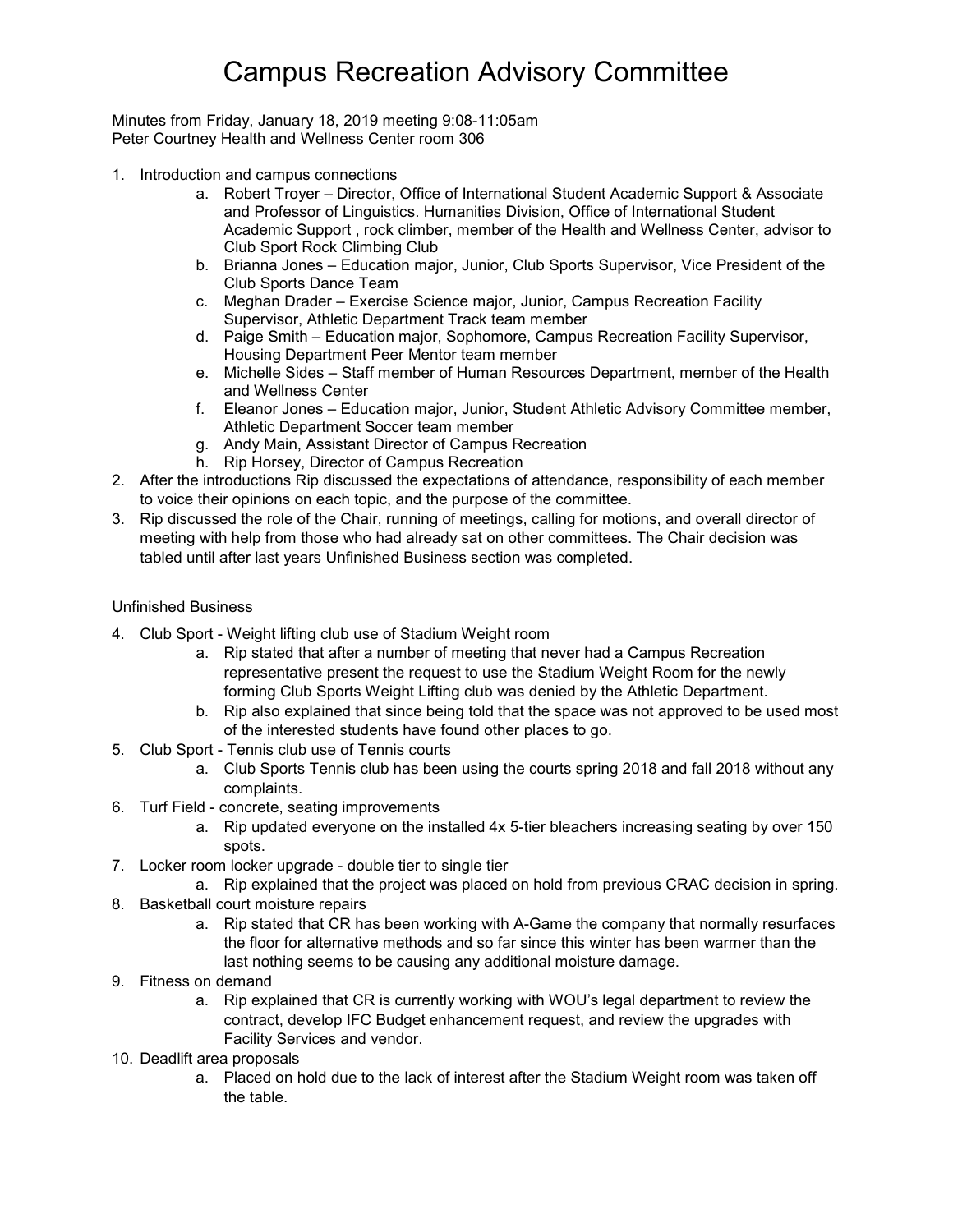# Campus Recreation Advisory Committee

- b. Rob asked if we had discussed access with Fire House CrossFit and Andy discussed that they had but with little success due to high membership fees
- 11. Treadmill upgrade
	- a. Rip updated everyone on the completion of this project on January 3, 2019.
- 12. Strength equipment upgrade
	- a. Rip explained that the 10-year replacement cycle of the strength equipment discussions are beginning and there may be opportunities for the CRAC to travel to a few facilities to review their newer strength equipment.
- 13. Department organizational alignment change
	- a. Rip stated that initially his request to reorganize the Campus Recreation Department was approved then it was not approved, so he will keep trying to reorganize the department another way.
- 14. ClubCom an advertisement company for the Preva units on the cardo machines
	- a. Rip explained that this project was placed on hold from last year's CRAC.
- 15. Parking tickets for Club Sports and Intramural participants during Turf Field usage
	- a. Andy discussed the sudden change in ticketing procedures for the parking lot near the Turf Field.
	- b. Eleanor explained that some of the Football team members received tickets when they parked in the lot without a permit during their morning practices.
	- c. Others also commented on the time frame you need to arrive to campus to get a close spot.
	- d. Eleanor mentioned that she was called during class because she had parked in a Residential street zone and was about to be ticketed.
	- e. Multiple members mentioned the possibility of limit duration parking permits during a small portion of time during the day. Rip and Andy said they would investigate the possibilities with Parking.

### New Business

- 16. After a brief break Brianna Jones stated she was interested in being the Chair, seeing no other request for Chair, the motion was called for a vote by Rip, motion passes 5-0-0 for Brianna Jones to be Chair of the CRAC.
- 17. Rip discussed the budgeting numbers for the Campus Recreation area of a request for current service level of \$1,025,606, Intramurals request for current service level of \$50,361, and Club Sports current service level of \$50,503. Rip also discussed the revenue amounts for each area and the falling number of students. He explained that the majority of the cost increase comes from minimum wage, OPE "other professional expenses" and utilities increases. Michelle called for a motion to approve the Campus Recreation request, Eleanor seconded, motion passes 5-0-0. Paige called for a motion to approve the Intramural request, Rob seconded, motion passes 5-0-0. Megan called for a motion to approve the Club Sports request, Rob seconded, motion passes 5-0-0. Rip explained the next step of a presentation to the Advisory Committee during the next meeting with the final numbers listed that would be turned into IFC.
- 18. Rip described the new project of upgrading the T-5 light bulb fixtures for the lower basketball courts to an LED fixture. The cost of the project is estimated at \$32,000 with a \$6,000 rebate and an estimated 6 year cost savings recoup of money spent now from energy savings and light bulb cost.
- a. Rob asked if the lights had any warranties and Rip indicated they had a 10-year warranty. 19. Rip discussed the loss of Dr. Robert Hautala (Dr. H) and that it is only fitting that we have a memorial
- walk event around the indoor track to honor him on February 10, 2019.
	- a. Rob mentioned that his family was scheduled to be in Monmouth that weekend and it would be a good thing for them to see what Dr. H's life was out here since they are from the East Coast area.